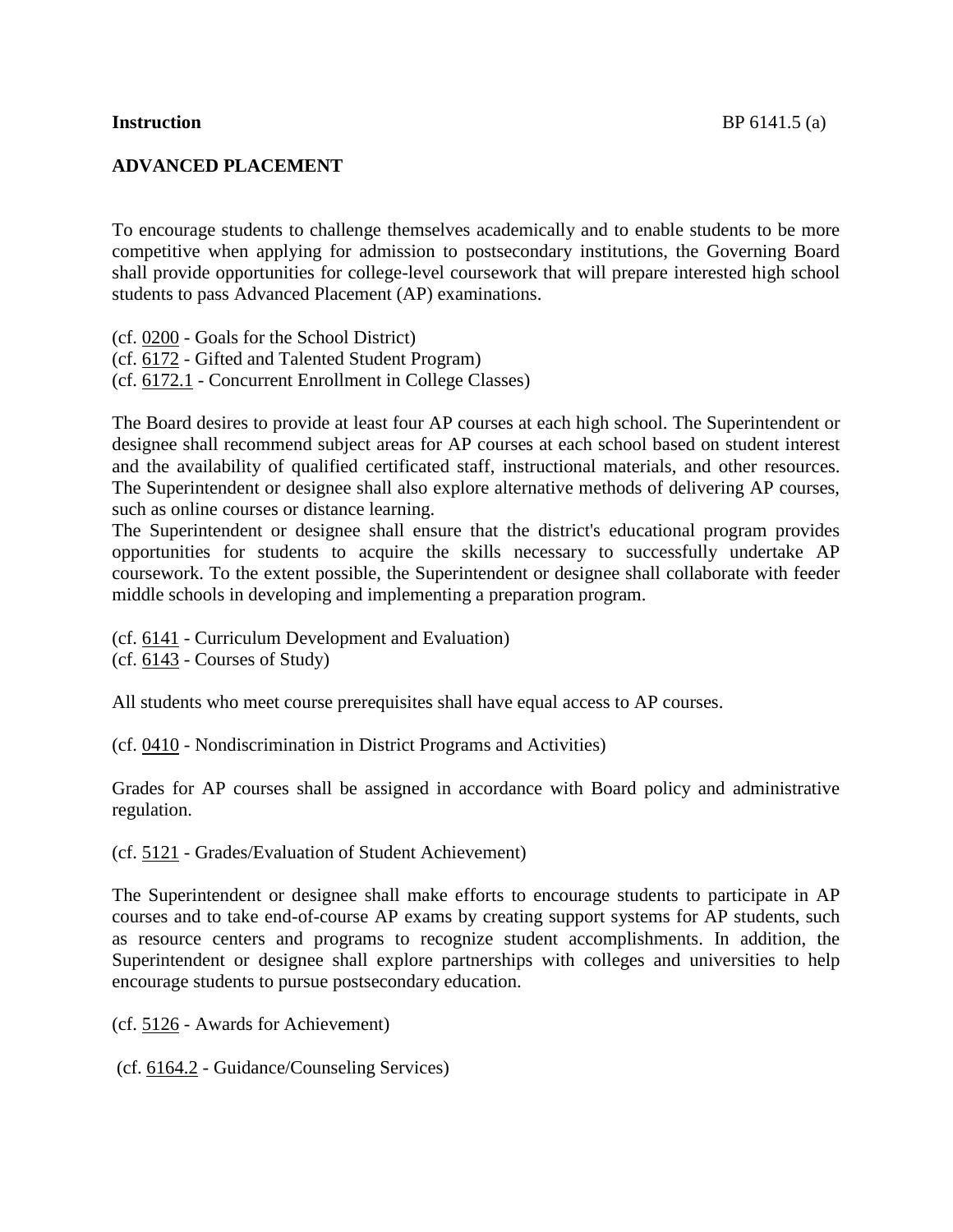## **ADVANCED PLACEMENT** (continued)

To increase the capacity of district schools to offer these courses, the Superintendent or designee shall provide staff development and support to AP teachers. Such professional development may include, but not be limited to, opportunities for teachers to obtain course-specific information, as well as information on instructional methods and data-driven decisions; mentoring for prospective AP teachers; and opportunities for staff within the district to share course syllabi and practices.

(cf. [4111](http://www.gamutonline.net/displayPolicy/303897/6) - Recruitment and Selection)  $(cf. 4113 - Assignment)$  $(cf. 4113 - Assignment)$  $(cf. 4113 - Assignment)$ (cf. [4131](http://www.gamutonline.net/displayPolicy/171609/6) - Staff Development)

The Board desires that every district AP course receive authorization to use the AP designation by the College Board. To that end, the Superintendent or designee shall coordinate the process for submitting courses for approval as part of the AP course audit. Legal Reference:

EDUCATION CODE Parental notifications [-52212](http://www.gamutonline.net/displayPolicy/226200/6) Gifted and talented education program [-52244](http://www.gamutonline.net/displayPolicy/138276/6) Advanced Placement program CODE OF REGULATIONS, TITLE 5 Advanced Placement as program option for gifted and talented students

Management Resources: WEB SITES CSBA: [http://www.csba.org](http://www.csba.org/) Advancement Via Individual Determination: [http://www.avidcenter.org](http://www.avidcenter.org/) California Colleges.edu: [http://californiacolleges.edu](http://californiacolleges.edu/) California Department of Education, Advanced Placement Programs: <http://www.cde.ca.gov/ci/gs/ps/apgen.asp> College Board: http://www.collegeboard.org/ap U.S. Department of Education: [http://www.ed.gov](http://www.ed.gov/)